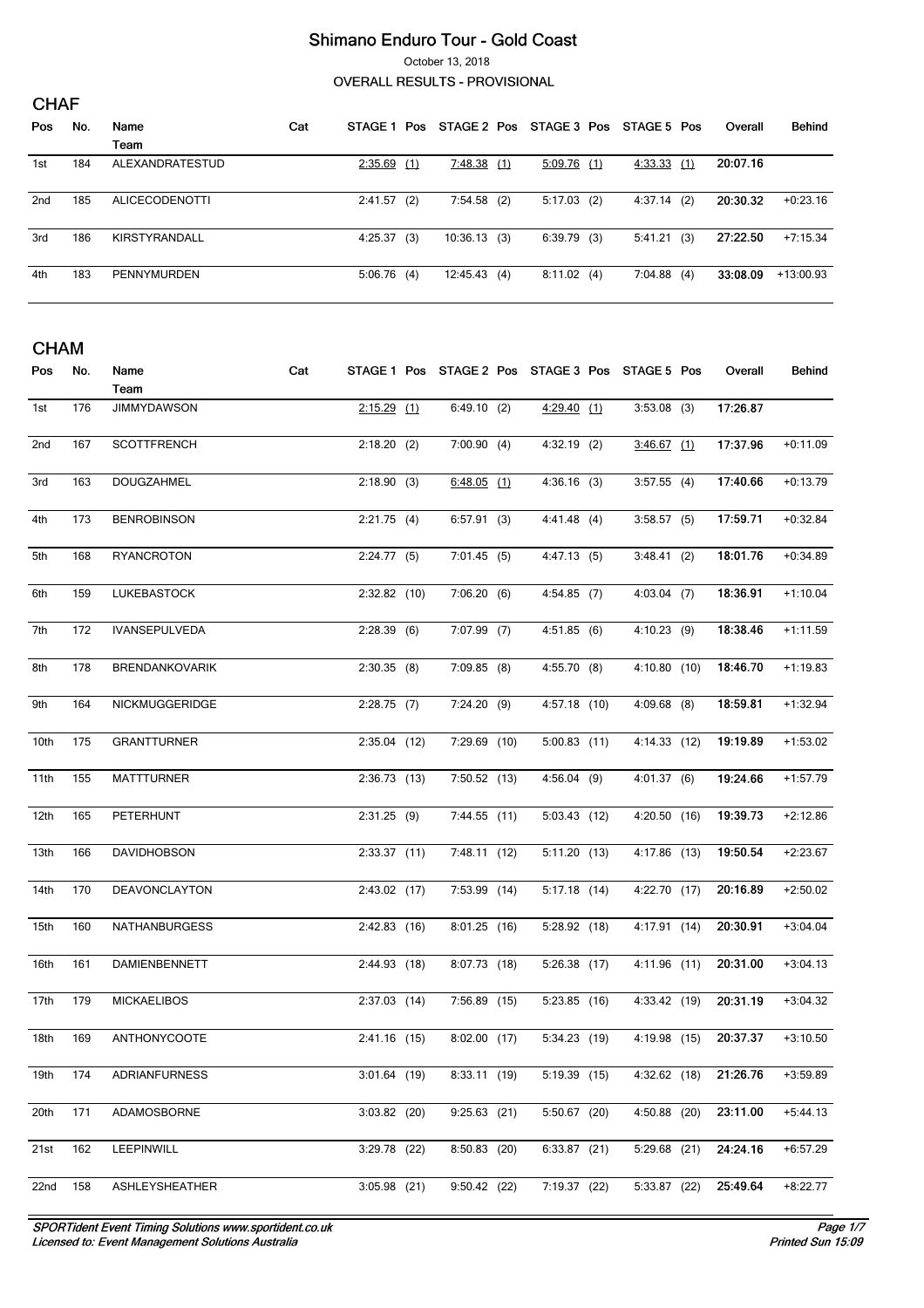October 13, 2018

### **OVERALL RESULTS - PROVISIONAL**

| Pos | No. | Name<br>$T$ eam    | Cat | STAGE 1 | Pos STAGE 2 Pos STAGE 3 Pos STAGE 5 Pos |  | Overall    | Behind |
|-----|-----|--------------------|-----|---------|-----------------------------------------|--|------------|--------|
|     | 177 | <b>BRETTBUTLER</b> |     |         |                                         |  | <b>DNF</b> |        |

### **EBIKE**

| Pos | No.  | Name                 | Cat | STAGE 1 Pos   |               | STAGE 2 Pos STAGE 3 Pos | STAGE 5 Pos   | Overall    | <b>Behind</b> |
|-----|------|----------------------|-----|---------------|---------------|-------------------------|---------------|------------|---------------|
|     |      | Team                 |     |               |               |                         |               |            |               |
| 1st | 191  | ADENDE JAGER         |     | 1:59.38(1)    | $5:53.94$ (1) | $4:00.33$ (1)           | $3:27.02$ (1) | 15:20.67   |               |
| 2nd | 193  | <b>LUKERADLEY</b>    |     | $2:03.78$ (2) | $6:20.48$ (2) | $4:15.29$ (2)           | $3:32.56$ (2) | 16:12.11   | $+0:51.44$    |
| 3rd | 198  | <b>DAVIDHANSON</b>   |     | 2:11.40(3)    | 6:33.34(3)    | $4:20.26$ (3)           | 3:37.37(3)    | 16:42.37   | $+1:21.70$    |
| 4th | 194  | <b>GAVINFINLAY</b>   |     | 2:33.67(4)    | 6:59.02(4)    | 4:43.72(4)              | 3:56.02(4)    | 18:12.43   | $+2:51.76$    |
| 5th | 195  | <b>ROGERCAMPBELL</b> |     | 2:37.92(5)    | 7:39.23(5)    | 5:14.53(5)              | 4:38.92(6)    | 20:10.60   | $+4:49.93$    |
| 6th | 190  | <b>DAVIDWHITLEY</b>  |     | 2:48.10(6)    | 7:56.20(6)    | 5:19.93(6)              | 4:33.47(5)    | 20:37.70   | $+5:17.03$    |
| n/c | 1000 | Test                 |     | 2:29.60       | 15:05.24      | 5:54.14                 | 3:12.60       | 26:41.58   |               |
|     | 192  | <b>DAVIDLYONS</b>    |     | $5:54.89$ (7) |               |                         |               | <b>DNF</b> |               |

### **EFEM**

| Pos             | No. | Name                 | Cat | <b>STAGE 1</b> | Pos | STAGE 2 Pos   |     | STAGE 3 Pos   |     | STAGE 5 Pos |     | Overall  | <b>Behind</b> |
|-----------------|-----|----------------------|-----|----------------|-----|---------------|-----|---------------|-----|-------------|-----|----------|---------------|
|                 |     | Team                 |     |                |     |               |     |               |     |             |     |          |               |
| 1st             | 48  | <b>ROWENAFRY</b>     |     | 2:20.27        | (1) | $6:58.18$ (1) |     | 4:39.10(1)    |     | 4:00.65     | (1) | 17:58.20 |               |
| 2 <sub>nd</sub> | 49  | <b>EMILYPARKES</b>   |     | 2:23.06        | (2) | 6:58.69       | (2) | 4:44.67       | (2) | 4:03.26     | (2) | 18:09.68 | $+0:11.48$    |
| 3rd             | 50  | <b>CATIPEARSON</b>   |     | 2:25.93(3)     |     | 7:31.38(3)    |     | $4:52.14$ (3) |     | 4:03.53(3)  |     | 18:52.98 | $+0.54.78$    |
| 4th             | 52  | ANNELIEMARQUARDT     |     | 2:41.51        | (5) | 7:37.37       | (4) | 5:03.92(5)    |     | 4:14.54     | (4) | 19:37.34 | $+1:39.14$    |
| 5th             | 51  | <b>CHRISTINERICE</b> |     | 2:31.00(4)     |     | 7:55.00(5)    |     | 5:00.00(4)    |     | 4:15.00     | (5) | 19:41.00 | $+1:42.80$    |
| 6th             | 47  | <b>CAITLINDORE</b>   |     | 2:48.18(6)     |     | 8:07.25(6)    |     | 5:22.08       | (6) | 4:28.00     | (6) | 20:45.51 | $+2:47.31$    |

|                 | <b>EMAL</b> |                       |     |                |     |             |     |             |     |               |     |          |               |  |
|-----------------|-------------|-----------------------|-----|----------------|-----|-------------|-----|-------------|-----|---------------|-----|----------|---------------|--|
| Pos             | No.         | Name                  | Cat | <b>STAGE 1</b> | Pos | STAGE 2 Pos |     | STAGE 3 Pos |     | STAGE 5 Pos   |     | Overall  | <b>Behind</b> |  |
|                 |             | Team                  |     |                |     |             |     |             |     |               |     |          |               |  |
| 1st             | 2           | <b>BENJAMINFORBES</b> |     | 2:03.32        | (9) | 5:54.39     | (1) | 4:02.41     | (9) | 3:25.57       | (2) | 15:25.69 |               |  |
| 2 <sub>nd</sub> |             | <b>SAMUEL HILL</b>    |     | 1:53.36        | (1) | 6:18.27     | (8) | 3:57.19     | (3) | 3:26.39       | (5) | 15:35.21 | $+0.09.52$    |  |
| 3rd             | 39          | <b>ADENDE JAGER</b>   |     | $2:01.22$ (7)  |     | 6:14.53(5)  |     | 3:56.79     | (2) | 3:29.72(7)    |     | 15:42.26 | $+0:16.57$    |  |
| 4th             | 5           | <b>STUARYCALI</b>     |     | 1:57.48        | (2) | 6:17.52(7)  |     | 3:56.75(1)  |     | 3:31.78       | (9) | 15:43.53 | $+0:17.84$    |  |
| 5th             | 6           | <b>GREGPALMER</b>     |     | 2:02.88        | (8) | 6:15.87     | (6) | 4:00.74     | (5) | $3:24.94$ (1) |     | 15:44.43 | $+0:18.74$    |  |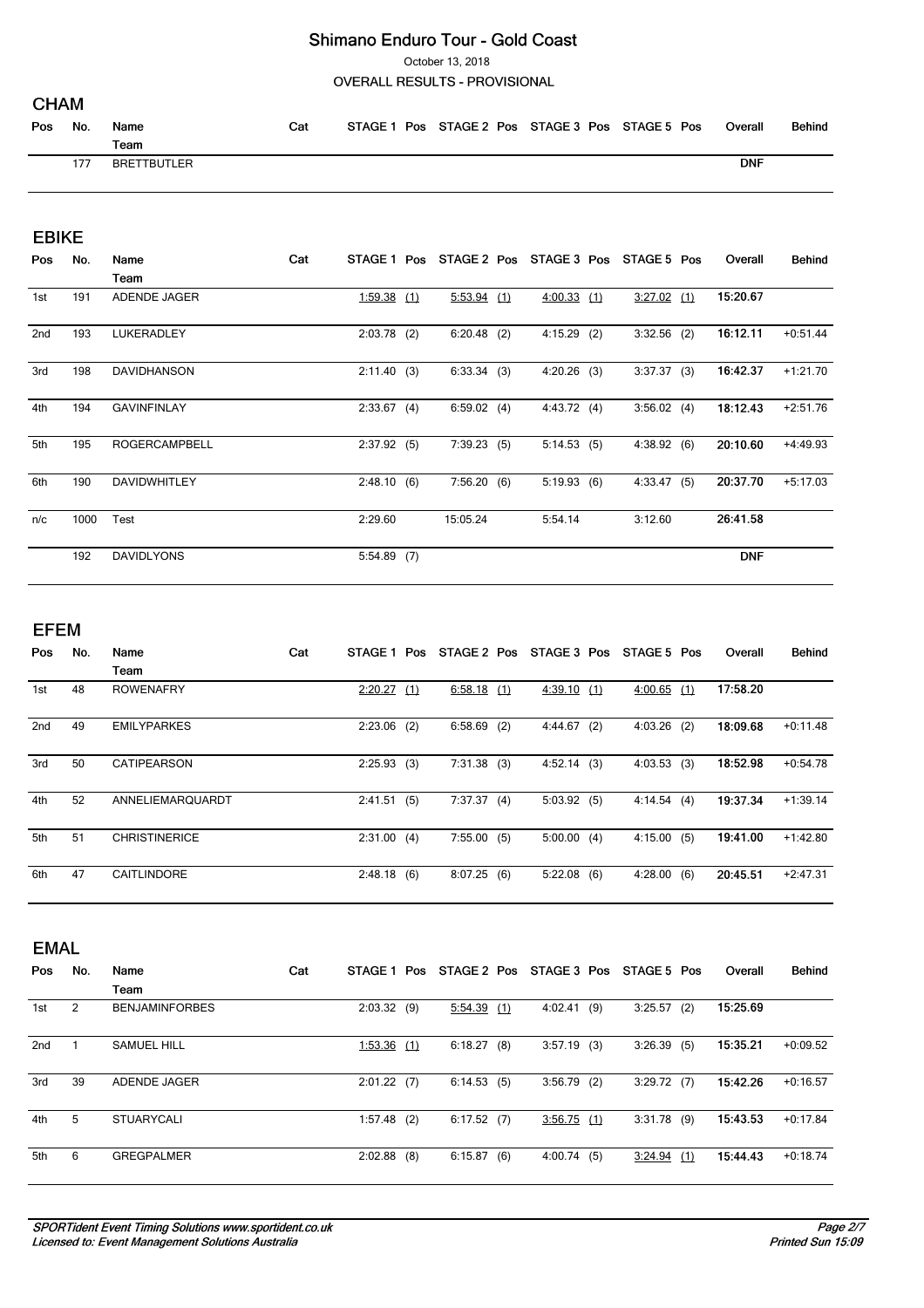October 13, 2018

**OVERALL RESULTS - PROVISIONAL** 

| <b>EMAL</b> |                |                        |     |                |                                                 |                |                |                       |               |
|-------------|----------------|------------------------|-----|----------------|-------------------------------------------------|----------------|----------------|-----------------------|---------------|
| Pos         | No.            | Name<br>Team           | Cat |                | STAGE 1 Pos STAGE 2 Pos STAGE 3 Pos STAGE 5 Pos |                |                | Overall               | <b>Behind</b> |
| 6th         | 37             | ANDREWFELLOWS          |     | $2:07.51$ (13) | 6:14.31(4)                                      | 3:58.95(4)     | 3:25.92(4)     | 15:46.69              | $+0:21.00$    |
| 7th         | 35             | <b>JONODAMS</b>        |     | 1:59.90(4)     | 6:19.57 (10)                                    | $4:02.33$ (8)  | $3:30.58$ (8)  | 15:52.38              | $+0.26.69$    |
| 8th         | 28             | MITCHELLCODNER         |     | 1:58.72(3)     | $6:21.75$ (11)                                  | 4:05.24 (10)   | 3:29.48(6)     | 15:55.19              | $+0.29.50$    |
| 9th         | 3              | RYANLEUTTON            |     | $2:06.84$ (12) | $6:08.76$ (2)                                   | 4:11.44 (13)   | $3:35.99$ (13) | 16:03.03              | $+0:37.34$    |
| 10th        | 24             | DAVIDMAUD              |     | $2:09.88$ (15) | $6:19.46$ (9)                                   | 4:08.03 (12)   | $3:25.87$ (3)  | 16:03.24              | $+0:37.55$    |
| 11th        | 36             | JAMESHOLLONDS          |     | 2:06.30(11)    | 6:28.33(14)                                     | 4:02.11(7)     | $3:34.64$ (11) | 16:11.38              | $+0.45.69$    |
| 12th        | $\overline{4}$ | <b>BEN CORY</b>        |     | $2:00.46$ (6)  | 6:31.39 (15)                                    | 4:06.47 (11)   | 3:33.41(10)    | 16:11.73              | $+0.46.04$    |
| 13th        | 32             | TODDMADSEN             |     | 2:00.20(5)     | 6:34.75 (17)                                    | 4:01.53(6)     | $3:36.25$ (14) | 16:12.73              | $+0:47.04$    |
| 14th        | 30             | DANIELHALLAM           |     | 2:08.44(14)    | 6:14.12(3)                                      | 4:17.07 (15)   | $3:36.39$ (15) | 16:16.02              | $+0:50.33$    |
| 15th        | 34             | ROBERTHOFMAN           |     | $2:03.50$ (10) | 6:23.50(12)                                     | 4:14.66 (14)   | 3:39.89 (17)   | 16:21.55              | $+0:55.86$    |
| 16th        | 12             | DAVIDHANSON            |     | $2:10.98$ (17) | $6:33.07$ (16)                                  | $4:22.01$ (16) | $3:35.02$ (12) | 16:41.08              | $+1:15.39$    |
| 17th        | 22             | TIMABBOTT              |     | 2:16.41(23)    | 6:27.31(13)                                     | 4:29.51 (22)   | $3:48.69$ (20) | 17:01.92              | $+1:36.23$    |
| 18th        | 29             | CALLANRIDGE            |     | $2:14.76$ (21) | 6:51.20(21)                                     | 4:27.60 (20)   | $3:39.79$ (16) | 17:13.35              | $+1:47.66$    |
| 19th        | 20             | <b>MATTGROVES</b>      |     | $2:20.19$ (25) | 6:46.79 (20)                                    | 4:29.16 (21)   | $3:41.15$ (18) | 17:17.29              | $+1:51.60$    |
| 20th        | 18             | <b>JAMESROBINSON</b>   |     | $2:12.94$ (20) | 6:46.29 (19)                                    | $4:25.63$ (17) | 3:53.29 (22)   | 17:18.15              | $+1:52.46$    |
| 21st        | 13             | CHRISFINLAY            |     | $2:09.89$ (16) | $7:00.36$ (24)                                  | 4:27.04 (19)   | $3:52.18$ (21) | 17:29.47              | $+2:03.78$    |
| 22nd        | 23             | CODYHALE               |     | $2:11.15$ (18) | 6:51.68 (22)                                    | $4:37.55$ (24) | $3:54.59$ (23) | 17:34.97              | $+2:09.28$    |
| 23rd        | 10             | <b>BROMLEYRICHARDS</b> |     | 2:23.46 (29)   | 7:06.00 (26)                                    | 4:40.18 (26)   |                | 3:44.32 (19) 17:53.96 | +2:28.27      |
| 24th        | 25             | <b>KENNYSMITH</b>      |     | $2:20.53$ (27) | 7:00.70 (25)                                    | 4:42.16(27)    | $3:55.95$ (24) | 17:59.34              | $+2:33.65$    |
| 25th        | 17             | <b>MICKMARTIN</b>      |     | 2:12.25(19)    | 7:09.85 (27)                                    | 4:36.93(23)    | 4:01.12 (26)   | 18:00.15              | $+2:34.46$    |
| 26th        | 33             | <b>DAVEGIBBS</b>       |     | 2:19.71(24)    | 7:12.60 (29)                                    | 4:39.21(25)    | 3:59.39(25)    | 18:10.91              | $+2:45.22$    |
| 27th        | 16             | RILEYTAYLOR            |     | $2:25.29$ (30) | $6:52.19$ (23)                                  | 4:26.82(18)    | 4:27.44 (33)   | 18:11.74              | $+2:46.05$    |
| 28th        | 40             | PHILLIPDICKENSON       |     | $2:30.13$ (32) | 6:40.85(18)                                     | 4:53.91 (31)   | 4:13.05(30)    | 18:17.94              | $+2:52.25$    |
| 29th        | 15             | NICKMULLIGAN           |     | 2:16.37(22)    | 7:19.96 (30)                                    | 4:43.49 (29)   | 4:02.58 (27)   | 18:22.40              | $+2:56.71$    |
| 30th        | 21             | <b>MICHAELCOOPER</b>   |     | 2:20.37(26)    | $7:12.08$ (28)                                  | 4:43.18 (28)   | 4:11.52 (29)   | 18:27.15              | $+3:01.46$    |
| 31st        | 14             | TROYDAVIDSON           |     | 2:21.20(28)    | 7:28.49 (32)                                    | 4:49.09 (30)   | 4:09.94 (28)   | 18:48.72              | $+3:23.03$    |
| 32nd        | 19             | WAYNEYEONG             |     | $2:28.28$ (31) | 7:28.33(31)                                     | $5:03.83$ (32) | 4:30.19 (34)   | 19:30.63              | $+4:04.94$    |
| 33rd        | 31             | <b>MICHAELBRANCH</b>   |     | 2:31.43(33)    | 7:56.64(35)                                     | 5:06.29(33)    | 4:27.16 (32)   | 20:01.52              | $+4:35.83$    |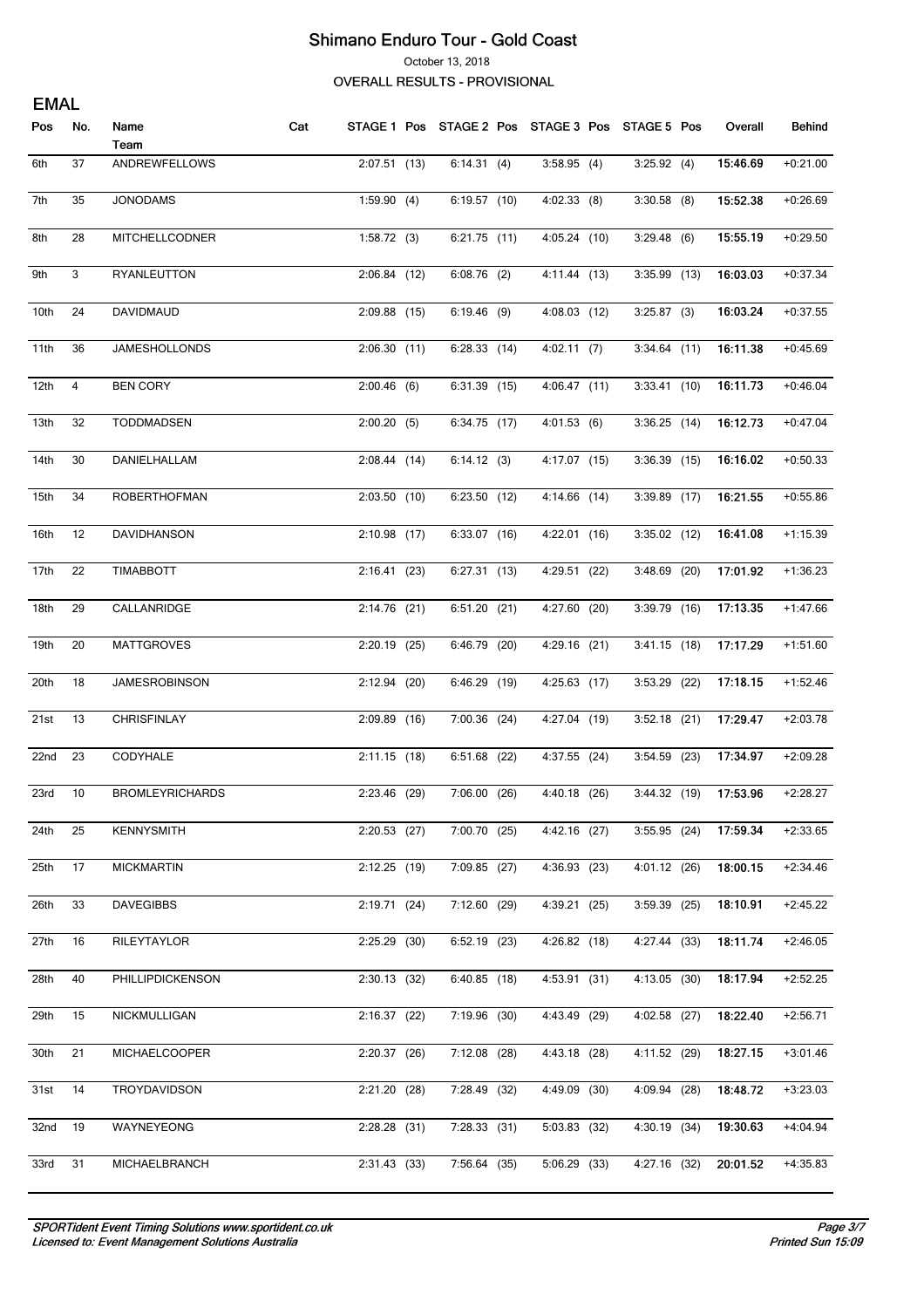October 13, 2018

**OVERALL RESULTS - PROVISIONAL** 

|      | <b>EMAL</b> |                      |     |                |      |              |  |                                                 |  |              |  |          |            |  |
|------|-------------|----------------------|-----|----------------|------|--------------|--|-------------------------------------------------|--|--------------|--|----------|------------|--|
| Pos  | No.         | Name                 | Cat |                |      |              |  | STAGE 1 Pos STAGE 2 Pos STAGE 3 Pos STAGE 5 Pos |  |              |  | Overall  | Behind     |  |
|      |             | Team                 |     |                |      |              |  |                                                 |  |              |  |          |            |  |
| 34th | -38         | FREDVAN DER WALT     |     | 2:42.01        | (34) | 7:44.94 (34) |  | 5:21.00(35)                                     |  | 4:19.25 (31) |  | 20:07.20 | $+4:41.51$ |  |
| 35th | -26         | <b>JOHNDOLLISSON</b> |     | $2:45.48$ (35) |      | 7:44.86 (33) |  | 5:11.63(34)                                     |  | 4:33.43 (35) |  | 20:15.40 | +4:49.71   |  |

|                 | <b>JUNF</b> |                       |     |               |     |               |  |               |  |             |     |          |               |
|-----------------|-------------|-----------------------|-----|---------------|-----|---------------|--|---------------|--|-------------|-----|----------|---------------|
| Pos             | No.         | Name                  | Cat | STAGE 1 Pos   |     | STAGE 2 Pos   |  | STAGE 3 Pos   |  | STAGE 5 Pos |     | Overall  | <b>Behind</b> |
|                 |             | Team                  |     |               |     |               |  |               |  |             |     |          |               |
| 1st             | 141         | <b>HOLLYLUBCKE</b>    |     | 2:31.17       | (1) | 6:48.18 $(1)$ |  | 4:41.36(1)    |  | 4:02.37     | (1) | 18:03.08 |               |
| 2 <sub>nd</sub> | 140         | ELLEDE NOOYER         |     | 2:44.04       | (2) | 7:45.49 (2)   |  | $5:21.24$ (2) |  | 4:28.97     | (2) | 20:19.74 | $+2:16.66$    |
| 3rd             | 139         | <b>ISABELLALEMOND</b> |     | $3:00.18$ (3) |     | 8:27.24(3)    |  | 5:44.24(3)    |  | 4:55.39     | (3) | 22:07.05 | $+4:03.97$    |
| 4th             | 142         | <b>DEBORAHDODDS</b>   |     | 3:32.53(4)    |     | 8:45.40(4)    |  | 6:47.27(4)    |  | 5:35.00     | (4) | 24:40.20 | $+6:37.12$    |

| <b>JUNM</b>      |     |                       |     |                |                |                                                 |                |          |               |
|------------------|-----|-----------------------|-----|----------------|----------------|-------------------------------------------------|----------------|----------|---------------|
| Pos              | No. | Name<br>Team          | Cat |                |                | STAGE 1 Pos STAGE 2 Pos STAGE 3 Pos STAGE 5 Pos |                | Overall  | <b>Behind</b> |
| 1st              | 110 | <b>RYANGILCHRIST</b>  |     | $2:06.81$ (2)  | $6:10.56$ (1)  | 4:13.52(1)                                      | $3:35.35$ (1)  | 16:06.24 |               |
| 2nd              | 125 | <b>BENJENKINSON</b>   |     | $2:04.41$ (1)  | 6:24.41(2)     | $4:16.96$ (2)                                   | 3:44.81(2)     | 16:30.59 | $+0:24.35$    |
| 3rd              | 119 | <b>SAMLUFF</b>        |     | $2:07.95$ (3)  | $6:47.28$ (7)  | 4:19.62(3)                                      | 3:46.04(3)     | 17:00.89 | $+0:54.65$    |
| 4th              | 111 | LEEWITZERMAN          |     | $2:16.66$ (5)  | $6:39.09$ (4)  | $4:27.59$ (6)                                   | 3:54.01(6)     | 17:17.35 | $+1:11.11$    |
| 5th              | 130 | <b>SAMBUTLER</b>      |     | 2:18.02(6)     | $6:57.64$ (11) | 4:23.70(4)                                      | 3:51.28(4)     | 17:30.64 | $+1:24.40$    |
| 6th              | 113 | <b>JAKOXFORD</b>      |     | $2:21.55$ (9)  | 6:46.21(6)     | $4:37.58$ (9)                                   | 3:52.21(5)     | 17:37.55 | $+1:31.31$    |
| 7th              | 117 | DYLANKUIPER-GOW       |     | 2:14.00(4)     | 7:07.97 (12)   | 4:27.40(5)                                      | $3:57.01$ (7)  | 17:46.38 | $+1:40.14$    |
| 8th              | 127 | CALEBDODDS            |     | $2:26.89$ (11) | $6:30.44$ (3)  | $4:51.35$ (14)                                  | $3:57.80$ (8)  | 17:46.48 | $+1:40.24$    |
| 9th              | 118 | <b>JAYDENBRISTOW</b>  |     | $2:24.05$ (10) | 6:46.14(5)     | $4:37.15$ (8)                                   | 4:13.69 (15)   | 18:01.03 | $+1:54.79$    |
| 10th             | 132 | DANIELBRYANT          |     | $2:21.06$ (8)  | 6:54.97(9)     | $4:42.36$ (11)                                  | $4:07.25$ (12) | 18:05.64 | $+1:59.40$    |
| 11th             | 135 | <b>COOPERCLARKE</b>   |     | $2:36.79$ (14) | 7:11.73(13)    | $4:34.84$ (7)                                   | $3:59.85$ (9)  | 18:23.21 | $+2:16.97$    |
| 12 <sub>th</sub> | 133 | CODYKOERNER           |     | $2:30.14$ (12) | 6:55.42(10)    | 4:48.65(13)                                     | 4:19.61(16)    | 18:33.82 | $+2:27.58$    |
| 13th             | 136 | Sean Toms             |     | $2:20.26$ (7)  | $7:25.29$ (15) | 4:48.17(12)                                     | 4:09.72 (13)   | 18:43.44 | $+2:37.20$    |
| 14th             | 126 | <b>JOELDODDS</b>      |     | $2:38.36$ (15) | $6:54.78$ (8)  | $5:09.25$ (18)                                  | $4:11.14$ (14) | 18:53.53 | $+2:47.29$    |
| 15th             | 129 | CALLUMHOWARTH         |     | $2:44.29$ (17) | $7:35.07$ (16) | $5:03.28$ (15)                                  | $4:05.08$ (11) | 19:27.72 | $+3:21.48$    |
| 16th             | 114 | <b>HAMISHCHALMERS</b> |     | 2:36.30(13)    | $7:23.62$ (14) | 5:03.74 (16)                                    | 4:28.99 (17)   | 19:32.65 | $+3:26.41$    |
| 17th             | 122 | <b>ELLIOTSTYLES</b>   |     | $2:55.83$ (19) | 8:54.64(22)    | 4:41.12(10)                                     | $4:00.45$ (10) | 20:32.04 | $+4:25.80$    |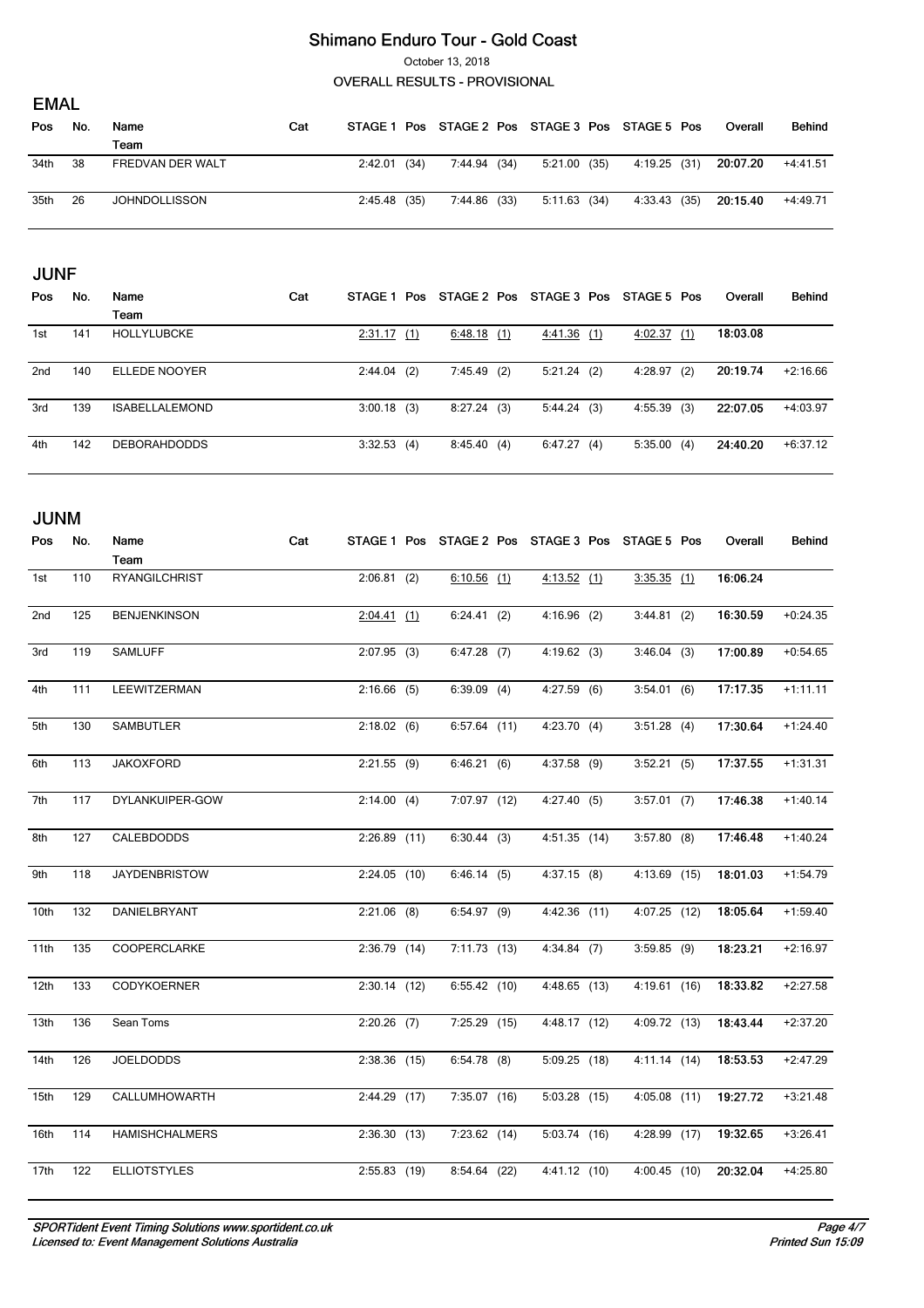October 13, 2018

**OVERALL RESULTS - PROVISIONAL** 

|                  | <b>JUNM</b> |                       |     |                |      |             |      |              |      |             |      |          |               |
|------------------|-------------|-----------------------|-----|----------------|------|-------------|------|--------------|------|-------------|------|----------|---------------|
| Pos              | No.         | Name                  | Cat | <b>STAGE 1</b> | Pos  | STAGE 2 Pos |      | STAGE 3 Pos  |      | STAGE 5 Pos |      | Overall  | <b>Behind</b> |
|                  |             | Team                  |     |                |      |             |      |              |      |             |      |          |               |
| 18th             | 128         | LACHLANWOODALL        |     | 2:42.84        | (16) | 8:21.70     | (20) | 5:08.57(17)  |      | 4:54.64     | (19) | 21:07.75 | $+5:01.51$    |
| 19th             | 123         | <b>NICHOLASNELSON</b> |     | 2:58.36        | (20) | 8:12.44     | (18) | 5:44.70      | (20) | 4:57.58     | (20) | 21:53.08 | $+5:46.84$    |
| 20 <sub>th</sub> | 131         | <b>TRAVISKERWIN</b>   |     | 2:47.29        | (18) | 8:15.40     | (19) | 5:46.30      | (21) | 5:04.34     | (21) | 21:53.33 | $+5:47.09$    |
| 21st             | 137         | Jacob Hickling        |     | 3:20.67        | (23) | 8:10.88     | (17) | 5:40.75 (19) |      | 4:52.08     | (18) | 22:04.38 | $+5:58.14$    |
| 22nd             | 124         | <b>FINNSTANLEY</b>    |     | 3:08.91        | (21) | 8:43.61     | (21) | 6:04.85      | (22) | 5:18.25     | (22) | 23:15.62 | $+7:09.38$    |
| 23rd             | 120         | <b>ETHANQUIRKE</b>    |     | 3:17.61        | (22) | 9:22.15     | (23) | 6:23.80      | (23) | 5:33.79     | (24) | 24:37.35 | $+8:31.11$    |
| 24th             | 134         | <b>ADENFINLAY</b>     |     | 4:05.08        | (25) | 9:59.40     | (25) | 6:42.22      | (24) | 5:26.32     | (23) | 26:13.02 | $+10:06.78$   |
| 25 <sub>th</sub> | 121         | <b>JACKJOHNSTON</b>   |     | 3:31.47        | (24) | 9:34.28     | (24) | 7:17.24      | (25) | 6:17.27     | (25) | 26:40.26 | $+10:34.02$   |

| Pos             | No. | Name                | Cat | STAGE 1 Pos |     | STAGE 2 Pos |     | STAGE 3 Pos   |     | STAGE 5 Pos   |     | Overall  | Behind     |
|-----------------|-----|---------------------|-----|-------------|-----|-------------|-----|---------------|-----|---------------|-----|----------|------------|
|                 |     | Team                |     |             |     |             |     |               |     |               |     |          |            |
| 1st             | 152 | <b>VERONICALANE</b> |     | 2:51.92     | (2) | 7:59.37(1)  |     | 5:23.69       | (2) | 4:36.70       | (2) | 20:51.68 |            |
| 2 <sub>nd</sub> | 147 | <b>MICHELLEGANE</b> |     | 2:52.12(3)  |     | 8:02.27     | (2) | $5:27.43$ (3) |     | 4:38.92(3)    |     | 21:00.74 | $+0.09.06$ |
| 3rd             | 149 | <b>SHARONHEAP</b>   |     | 2:39.04     | (1) | 8:41.18(5)  |     | 5:18.48(1)    |     | $4:27.75$ (1) |     | 21:06.45 | $+0:14.77$ |
| 4th             | 148 | CHARLENENOLTE       |     | 3:09.05     | (5) | 8:20.08     | (3) | 5:40.21       | (5) | 4:39.29       | (4) | 21:48.63 | $+0.56.95$ |
| 5th             | 150 | <b>CHRISTAEVANS</b> |     | 3:06.72(4)  |     | 8:39.59     | (4) | 5:39.59       | (4) | 4:42.29       | (5) | 22:08.19 | $+1:16.51$ |
| 6th             | 151 | <b>LIZMULCONRY</b>  |     | 3:21.83     | (6) | 8:45.55(6)  |     | 5:51.28(6)    |     | 5:04.03       | (6) | 23:02.69 | $+2:11.01$ |

### **MASM**

| Pos | No. | Name                   | Cat | <b>STAGE 1</b> | Pos. | STAGE 2 Pos    | STAGE 3 Pos   |     | STAGE 5 Pos   |      | Overall  | <b>Behind</b> |
|-----|-----|------------------------|-----|----------------|------|----------------|---------------|-----|---------------|------|----------|---------------|
|     |     | Team                   |     |                |      |                |               |     |               |      |          |               |
| 1st | 102 | <b>MICHAELRONNING</b>  |     | 2:06.77(2)     |      | 6:35.75(2)     | $4:08.98$ (1) |     | 3:36.81(3)    |      | 16:28.31 |               |
| 2nd | 80  | <b>DEANEROGERS</b>     |     | 2:08.58        | (3)  | 6:35.91(3)     | 4:21.68       | (2) | 3:39.19       | (5)  | 16:45.36 | $+0:17.05$    |
| 3rd | 88  | <b>RICHARDMIER</b>     |     | 2:11.83        | (4)  | 6:40.40(5)     | 4:26.62(6)    |     | $3:34.62$ (2) |      | 16:53.47 | $+0.25.16$    |
| 4th | 91  | <b>CLAYTONSMOOTHY</b>  |     | 2:13.72(6)     |      | 6:39.09(4)     | 4:24.38       | (4) | $3:37.62$ (4) |      | 16:54.81 | $+0.26.50$    |
| 5th | 90  | <b>TRAVISWHITMORE</b>  |     | $2:23.98$ (17) |      | 6:43.54(7)     | $4:22.25$ (3) |     | $3:34.36$ (1) |      | 17:04.13 | $+0:35.82$    |
| 6th | 84  | <b>GAZZAWELLMAN</b>    |     | 2:06.52        | (1)  | 6:51.57(10)    | 4:25.92(5)    |     | 3:48.82(9)    |      | 17:12.83 | $+0:44.52$    |
| 7th | 41  | <b>Mathieu Travis</b>  |     | 2:15.29        | (7)  | $6:34.51$ (1)  | 4:39.90 (10)  |     | 3:56.27(13)   |      | 17:25.97 | $+0.57.66$    |
| 8th | 86  | <b>GARRYSMITH</b>      |     | 2:23.44        | (16) | $6:53.63$ (12) | 4:38.60       | (9) | 3:47.24       | (7)  | 17:42.91 | $+1:14.60$    |
| 9th | 98  | <b>CHRISMAIERHOFER</b> |     | 2:25.93(19)    |      | 6:41.62(6)     | 4:37.12(8)    |     | 3:58.58       | (15) | 17:43.25 | $+1:14.94$    |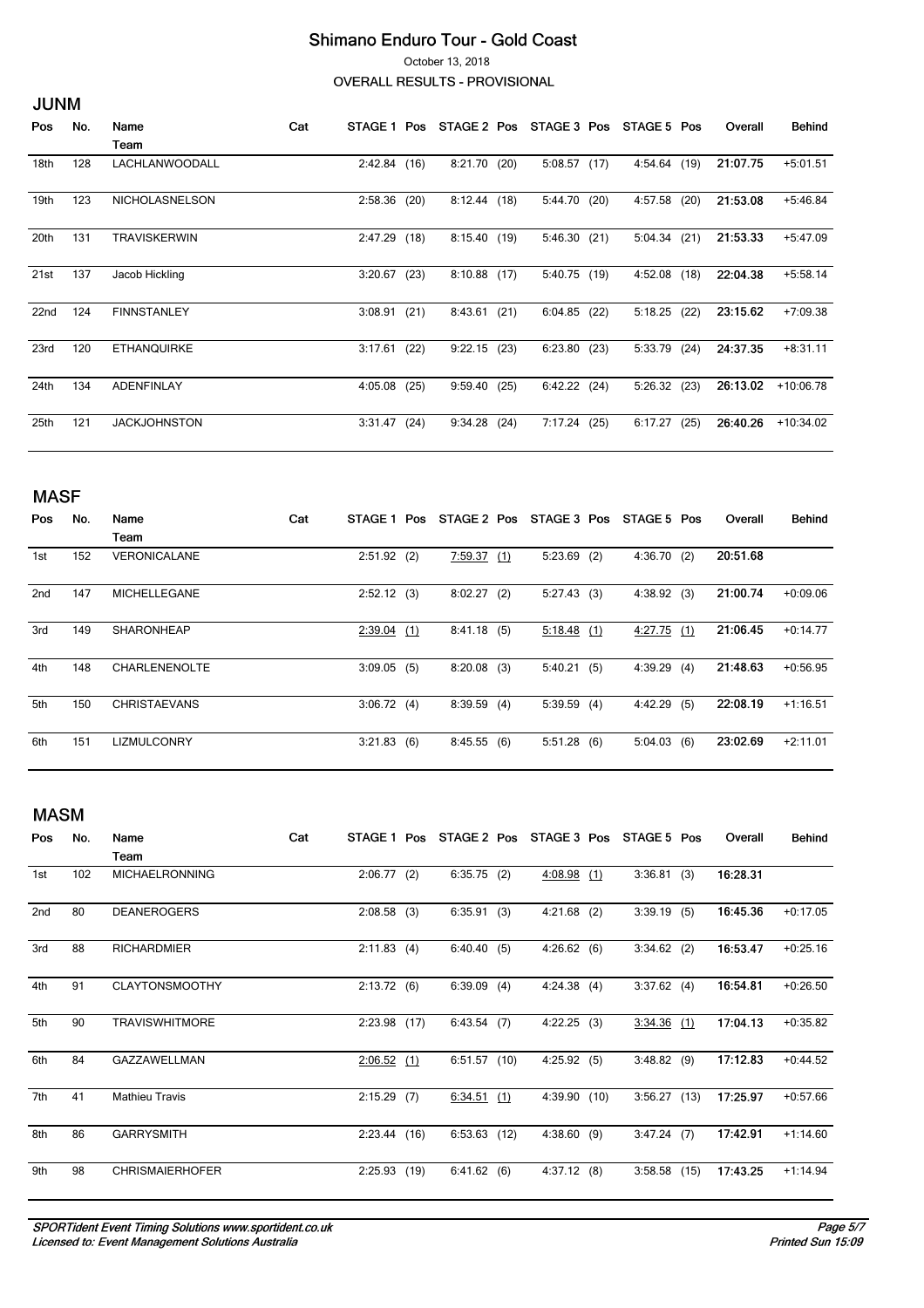October 13, 2018

**OVERALL RESULTS - PROVISIONAL** 

| <b>MASM</b> |     |                        |     |                |                |                                                 |                |          |            |
|-------------|-----|------------------------|-----|----------------|----------------|-------------------------------------------------|----------------|----------|------------|
| Pos         | No. | Name                   | Cat |                |                | STAGE 1 Pos STAGE 2 Pos STAGE 3 Pos STAGE 5 Pos |                | Overall  | Behind     |
|             |     | Team                   |     |                |                |                                                 |                |          |            |
| 10th        | 78  | <b>HERMANMANN</b>      |     | $2:12.46$ (5)  | 6:54.76 (13)   | $4:34.63$ (7)                                   | 4:04.92 (19)   | 17:46.77 | $+1:18.46$ |
| 11th        | 82  | Aaron Cairns           |     | $2:21.65$ (15) | 6:47.25(9)     | 4:42.84 (13)                                    | 4:00.02 (16)   | 17:51.76 | $+1:23.45$ |
| 12th        | 100 | SHELDONJONES           |     | $2:19.52$ (10) | 7:04.44 (15)   | 4:39.91 (11)                                    | $3:48.55$ (8)  | 17:52.42 | $+1:24.11$ |
| 13th        | 95  | DANCRAWFORD            |     | $2:21.07$ (13) | 7:06.55 (16)   | 4:42.86 (14)                                    | 3:45.74(6)     | 17:56.22 | $+1:27.91$ |
| 14th        | 105 | MICHAOHAYHOE           |     | 2:20.93 (12)   | 6:46.25(8)     | 4:53.62 (21)                                    | 3:55.89 (12)   | 17:56.69 | $+1:28.38$ |
| 15th        | 96  | <b>JOHNPETERSEN</b>    |     | $2:18.85$ (9)  | $7:12.03$ (17) | 4:42.39 (12)                                    | 4:03.60 (18)   | 18:16.87 | $+1:48.56$ |
| 16th        | 97  | <b>LESHEAP</b>         |     | $2:28.61$ (21) | 7:00.63 (14)   | 4:49.82 (19)                                    | $3:57.88$ (14) | 18:16.94 | $+1:48.63$ |
| 17th        | 72  | Darrel Edwich          |     | 2:15.91(8)     | 7:21.44 (22)   | 4:45.94 (17)                                    | $3:55.17$ (11) | 18:18.46 | $+1:50.15$ |
| 18th        | 99  | <b>LUKEHIGGINS</b>     |     | $2:20.14$ (11) | $7:17.00$ (18) | 4:43.95 (16)                                    | 4:08.59 (21)   | 18:29.68 | $+2:01.37$ |
| 19th        | 89  | <b>ELTONGOLDS</b>      |     | 2:21.34(14)    | 7:19.48 (20)   | 4:54.00 (22)                                    | 4:01.92 (17)   | 18:36.74 | $+2:08.43$ |
| 20th        | 93  | <b>BRADLEYDAVIS</b>    |     | $2:33.38$ (23) | 6:53.42(11)    | 4:57.39 (23)                                    | 4:18.40 (25)   | 18:42.59 | $+2:14.28$ |
| 21st        | 103 | SEANDOYLE              |     | 2:25.70(18)    | 7:20.70 (21)   | 4:46.40 (18)                                    | 4:13.42 (23)   | 18:46.22 | $+2:17.91$ |
| 22nd        | 75  | <b>JOHNCRITCHLEY</b>   |     | 2:27.96 (20)   | 7:25.72 (23)   | $4:50.00$ (20)                                  | 4:09.54 (22)   | 18:53.22 | $+2:24.91$ |
| 23rd        | 74  | David Easdown          |     | $2:42.56$ (27) | 7:31.82 (24)   | $5:05.35$ (25)                                  | 4:06.95 (20)   | 19:26.68 | $+2:58.37$ |
| 24th        | 104 | <b>GAVINFINLAY</b>     |     | $2:45.38$ (28) | 7:19.22 (19)   | 5:10.74(27)                                     | 4:16.95 (24)   | 19:32.29 | $+3:03.98$ |
| 25th        | 76  | SHANECRESSER           |     | $2:34.96$ (25) | $8:26.16$ (31) | 4:43.08 (15)                                    | $3:50.95$ (10) | 19:35.15 | $+3:06.84$ |
| 26th        | 87  | JEREMYDOVE             |     | $2:34.38$ (24) | 7:41.18 (25)   | 5:01.79 (24)                                    | 4:25.18 (27)   | 19:42.53 | $+3:14.22$ |
| 27th        | 42  | Andy Threleall         |     | 2:29.12 (22)   | 7:48.38 (28)   | 5:14.20(28)                                     | 4:23.50 (26)   | 19:55.20 | +3:26.89   |
| 28th        | 92  | ADRIANNELSON           |     | $2:55.33$ (31) | $7:47.99$ (27) | $5:26.12$ (29)                                  | 4:42.29 (28)   | 20:51.73 | $+4:23.42$ |
| 29th        | 83  | <b>STEWARTTHOMPSON</b> |     | 2:48.68 (29)   | 8:07.03 (29)   | $5:28.16$ (30)                                  | 4:53.27 (30)   | 21:17.14 | $+4:48.83$ |
| 30th        | 85  | <b>ERICLEMOND</b>      |     | 2:48.74 (30)   | 8:09.17(30)    | 5:35.87(31)                                     | 4:50.73 (29)   | 21:24.51 | +4:56.20   |
| 31st        | 79  | PETERFARNSWORTH        |     | 2:37.84 (26)   | 7:43.93 (26)   | 5:06.17(26)                                     | 6:31.50(32)    | 21:59.44 | $+5:31.13$ |
| 32nd        | 101 | <b>SCOTTFINLAY</b>     |     | $3:22.33$ (32) | 8:36.82(32)    | $6:08.03$ (32)                                  | 5:06.07(31)    | 23:13.25 | $+6:44.94$ |

**U21F** 

| Pos | No. | Name<br>Team | Cat |            | STAGE 1 Pos STAGE 2 Pos STAGE 3 Pos STAGE 5 Pos |               |            | Overall  | Behind |
|-----|-----|--------------|-----|------------|-------------------------------------------------|---------------|------------|----------|--------|
| 1st |     | LAURACRAFT   |     | 2:32.12(1) | 7:30.28(1)                                      | $5:01.93$ (1) | 4:22.44(1) | 19:26.77 |        |